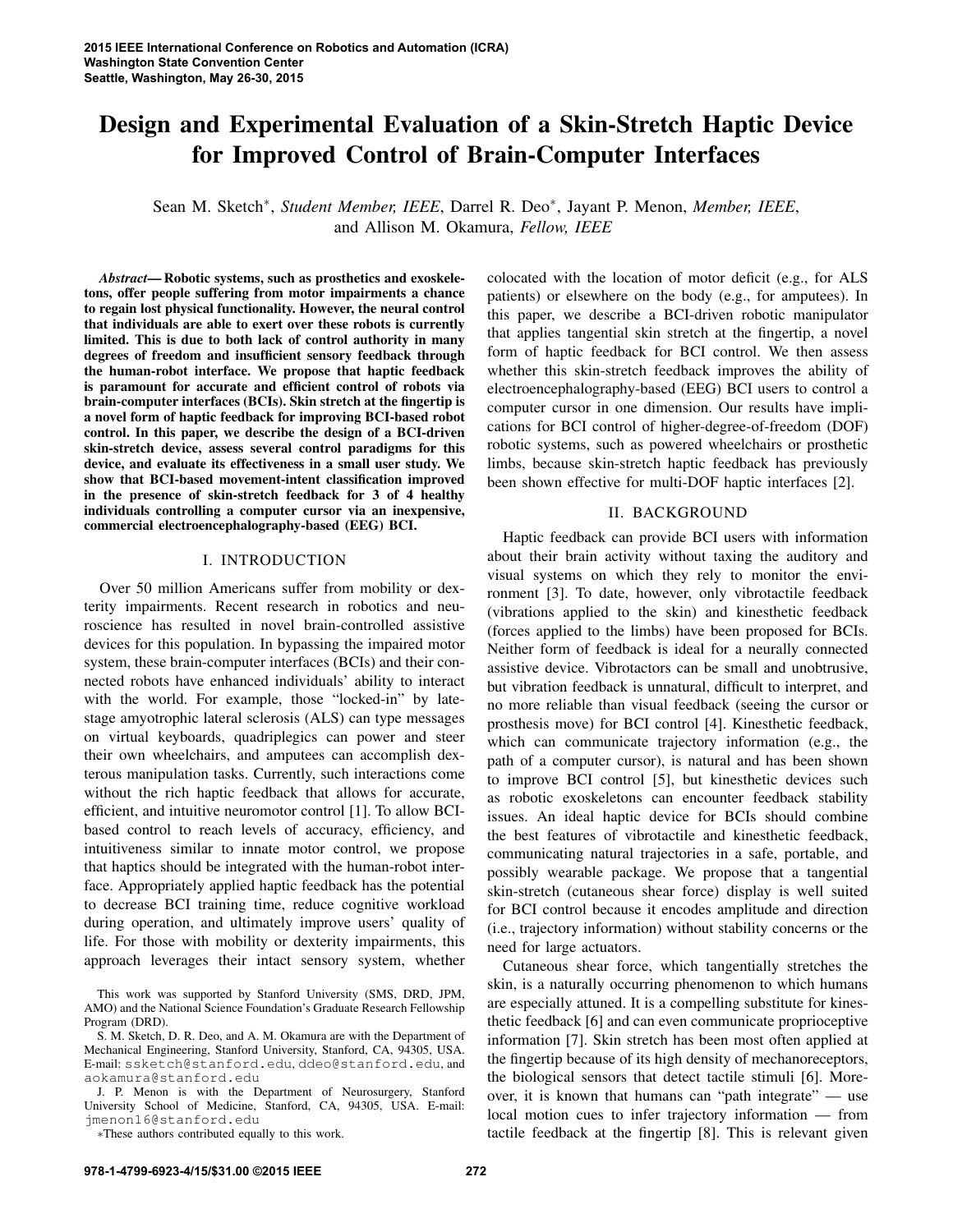

Fig. 1. Skin-stretch haptic device: (A) A CAD rendering of the device, with transparent finger mount to display the five-bar linkage below. (B) A top-down schematic of the five-bar linkage. The skin-stretch tactor is mounted at the joint of the two outermost links. Units are in centimeters. (C) A top-view schematic of the fingertip aperture (black circle) and skin-stretch tactor (red circle), displaying the radial workspace. Units are in millimeters.

that BCI users often want to communicate a trajectory to the device they are controlling.

This paper presents skin stretch at the fingertip as a novel form of haptic feedback for improving BCI control. In the paper, we describe the design of a BCI-driven skin-stretch device, the results of a user poll on the "intuitiveness" of four control paradigms for the device, and the use of a onedimensional cursor-movement task to evaluate the efficacy of the most intuitive of these paradigms for improving BCI control. The work can be extended to multi-DOF braincontrolled assistive devices, including communication interfaces for ALS patients, mobility solutions for quadriplegics and paraplegics, and prosthetics for amputees.

## III. SYSTEM DESIGN

This section describes the mechatronic design of the skinstretch haptic device and how it is integrated with a BCI and graphical display.

#### *A. Skin-Stretch Haptic Device*

To provide shear forces on the pad of the fingertip, we developed a two-degree-of-freedom robotic manipulator inspired by the five-bar linkage in [9], [10] (Fig. 1). A rough tactor (similar to those found on the keyboards of some laptop computers) mounted at the linkage end-effector provides the friction necessary to maintain contact with and gently stretch the fingertip's skin. As shown in Fig. 1A, the end-effector and tactor are straddled by an elevated finger mount. The mount includes a channel to cradle the finger and a 10-mm circular aperture (slightly smaller than average fingerpad width) to ground the skin when stretched from below. Two Velcro straps running overtop the channel prevent excessive motion of the finger relative to the tactor; both the straps and aperture help to guarantee precise stimulation.

The overall device dimensions are shown in Fig. 1B. The base is  $25\times30$  cm and all links are between 5 and 10 centimeters. Thus, the device is desktop-sized and portable. The device's body is constructed of acrylic (0.125 inches and 0.25 inches thick), 3D-printed ABS plastic, and joint hardware.

The aperture in the finger mount allows for 1.5-mm radial movement of the skin-stretch tactor (Fig. 1C), sufficient displacement (by an order of magnitude) for directional discrimination by the user [11]. To fully travel this workspace while the tactor is in contact with the fingerpad (assuming skin stiffness of 1.4 N/mm [12]), the five-bar linkage produces just over 2 N at its end effector. Two encoded Maxon RE 25 motors are geared down through capstan drives by a factor of 10:1. While the device was designed to enable 2-DOF skin stretch, only horizontal movement was used in this work.

## *B. Integrated BCI Haptic System*

The integrated system consists of three components: an input device controlling movement of an on-screen computer cursor, a graphical user interface (GUI) displaying the cursor, and the skin-stretch device providing haptic feedback in accordance with the cursor state.

*1) Input Device:* The system allows for three input modes: autonomous, BCI, and manual. The user can switch between the modes by pressing a key.

Autonomous mode: The cursor moves along the horizontal dimension (left/right) with a sinusoidal trajectory spanning the width of the graphics window; frequency can be adjusted by the user in steps of 0.02 Hz.

BCI mode: The user controls the cursor with EEG signals from an Emotiv EPOC neuroheadset. These EEG signals are recorded at 14 locations across the scalp: AF3, F7, F3, FC5, T7, P7, O1, O2, P8, T8, FC6, F4, F8, and AF4, based on the International 10-20 locations [13]. The recorded signals are translated to gross cognitive powers associated with thinking "right" ( $P_{\text{right}}$ ), "left" ( $P_{\text{left}}$ ), and "neutral" ( $P_{\text{neutral}}$ ). These cognitive powers are given decimal values between 0 and 1 as decoded by the proprietary machine-learning algorithms in the Cognitiv Suite of the Emotiv Control Panel. Although the EPOC records additional biosignals, including electrooculography (EOG), electromyography (EMG), and inertial head movements, the Cognitiv Suite only processes EEG. The three cognitive states are converted to a "force"  $F_c$  on the cursor:

$$
F_c = P_{\text{right}} - P_{\text{left}}
$$

Finally, this force is scaled to acceleration using an arbitrary cursor "mass", and acceleration is Euler-integrated to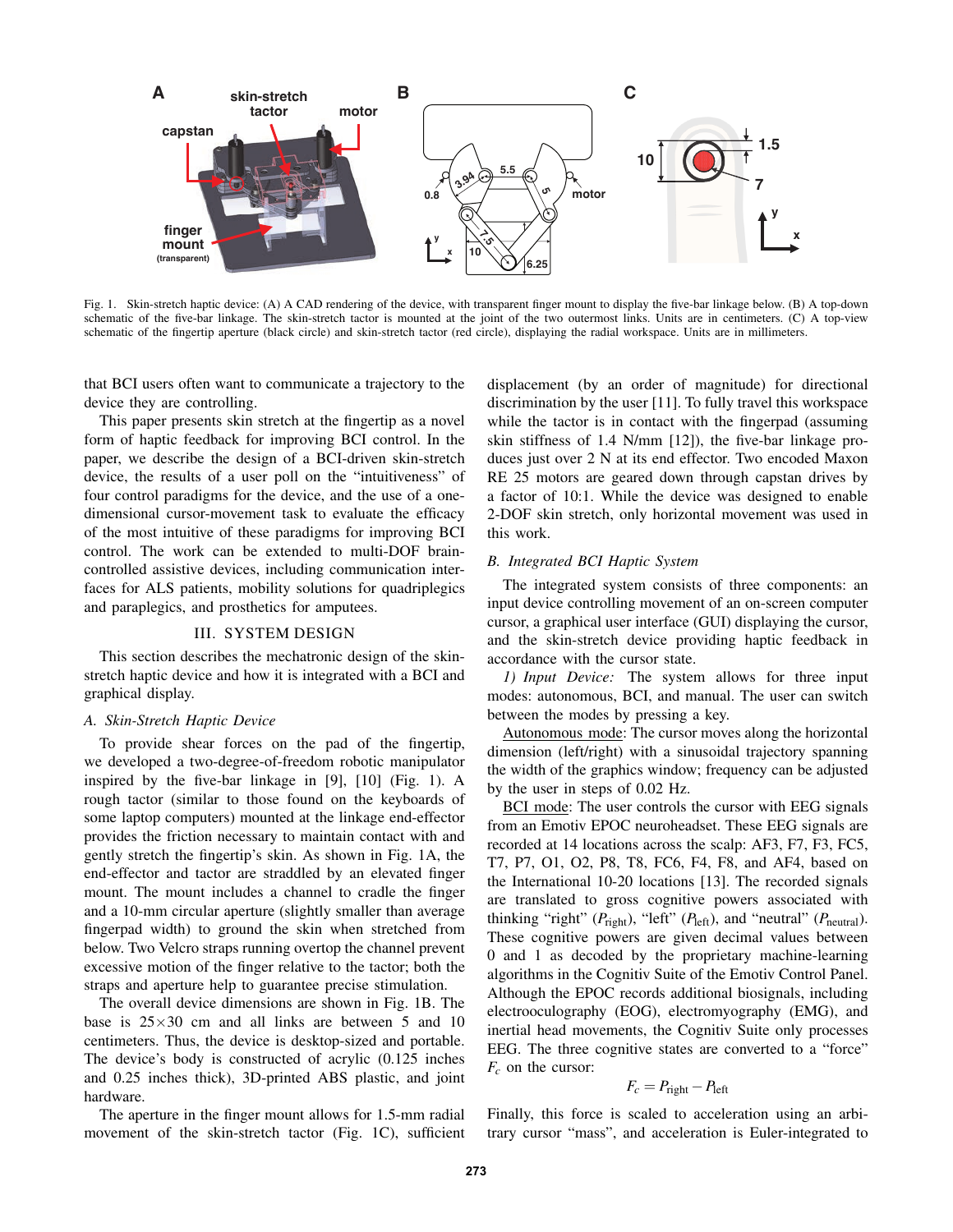update velocity and position. Because the Emotiv headset is designed for use by subjects without motor impairments, none of the recording electrodes are positioned over the sensorimotor cortex. Sensorimotor signals in healthy, mobile individuals could interfere with the device's decoding algorithms. As a result, the cursor movement is not based on actual motor activity (as would be the case for a BCI implanted in the motor cortex) but rather on an amalgamation of activity from the 14 locations sensed by the device. This leverages machine learning instead of knowledge about neurophysiology.

Manual mode: A SensAble PHANTOM Omni haptic device (now marketed as a Geomagic Touch) acts as a joystick; cursor position and velocity are scalings of the device's position and velocity in one degree of freedom (the horizontal direction).

In both BCI and manual modes, cursor movement is limited to the graphics window to provide the participant with information regarding the traversable area of the cursor. The cursor stops just before the edges of the window, regardless of additional input.

*2) Graphics:* Graphics are rendered using CHAI 3D (http://www.chai3d.org). In the graphics window, a user sees a spherical cursor moving left and right, current system settings (e.g., the selected input device), and messages/instructions (e.g., when to take a break during the study). The graphical environment is updated at a frequency of 50 Hz.

*3) Skin-Stretch Haptic Feedback:* The skin stretch displayed to the user via the haptic device depends on the state of the on-screen cursor and the current control paradigm. As displayed in Fig. 2, we programmed four paradigms:

• Position-Based, Cursor-Aligned (*p*+): Force commanded to the skin-stretch tactor,  $F_{p+}$ , is directly proportional to the position of the cursor in the graphics window, *xc*. The constant of proportionality (position



Fig. 2. Skin stretch is a function of the on-screen cursor's position or velocity. There are four different paradigms.

gain) is denoted *Kp*.

- Position-Based, Cursor-Anti-Aligned (*p*−): Force *Fp*<sup>−</sup> is inversely proportional to the position of the cursor.
- Velocity-Based, Cursor-Aligned  $(v+)$ : Force  $F_{v+}$  is directly proportional to the velocity of the cursor,  $v_c$ . The constant of proportionality (velocity gain) is denoted  $K_v$ .
- Velocity-Based, Cursor-Anti-Aligned (*v*−): Force *Fv*<sup>−</sup> is inversely proportional to the velocity of the cursor.

Gains  $K_p$  (2.5 N/mm) and  $K_v$  (1.5 Ns/mm) were selected so that a maximum force of 0.56 N would elicit a skin stretch approximately twice the just-noticeable skin-stretch displacement of 0.2 mm [11], assuming fingertip skin stiffness of 1.4 N/mm [12]. The user can switch between the control paradigms by pressing a key.

## IV. SYSTEM EVALUATION

This section describes the user studies for assessment of our device's skin-stretch feedback for BCI control.

#### *A. Methods*

*1) Pre-Study Poll:* We conducted a pre-study poll to assess how users interpret the skin-stretch device's haptic feedback. While watching the cursor autonomously move on the screen (at a self-selected frequency between 0.25 and 1 Hz), 19 users (mainly engineering students and professors) put their index fingers over the tactor and switched between control paradigms, numbered 1 through 4. They were asked, "*Which of the skin-stretch controllers most intuitively represents the on-screen cursor movement?*" Users spent approximately 5 minutes testing the different controllers before verbally indicating their selection to the experimenter.

*2) Human User Study:* Four volunteers participated in a user study with the Emotiv EPOC headset and skinstretch device. The study was approved by the Stanford University Institutional Review Board and all participants gave informed consent. Participants were healthy, righthanded males with no sensory deficits and no history of neurodegenerative disease, between 22 and 29 years of age. Participants were given a 15-minute training period with the Cognitiv Suite of the Emotiv Control Panel. Based on the Cognitiv Suite's underlying evaluation of user proficiency following the training period, Participant 1 was reported to display expert-level control, and Participants 2, 3, and 4 exhibited novice-level control.

During the study, participants used the Emotiv headset to move the on-screen cursor (small sphere) to a target (large sphere) in one dimension (Fig. 3). They were free to use whatever "cognitive strategies" they found most effective. Each session of the study consisted of 4 blocks of 20 cursormovement trials. Each trial began with the target appearing on either the right or left side of the screen, a fixed distance away from the center. Starting from the center, participants were given 20 seconds to move the cursor to the target. Success was signaled if they reached the target within the time limit; otherwise, the trial ended. Performance metrics were defined as follows: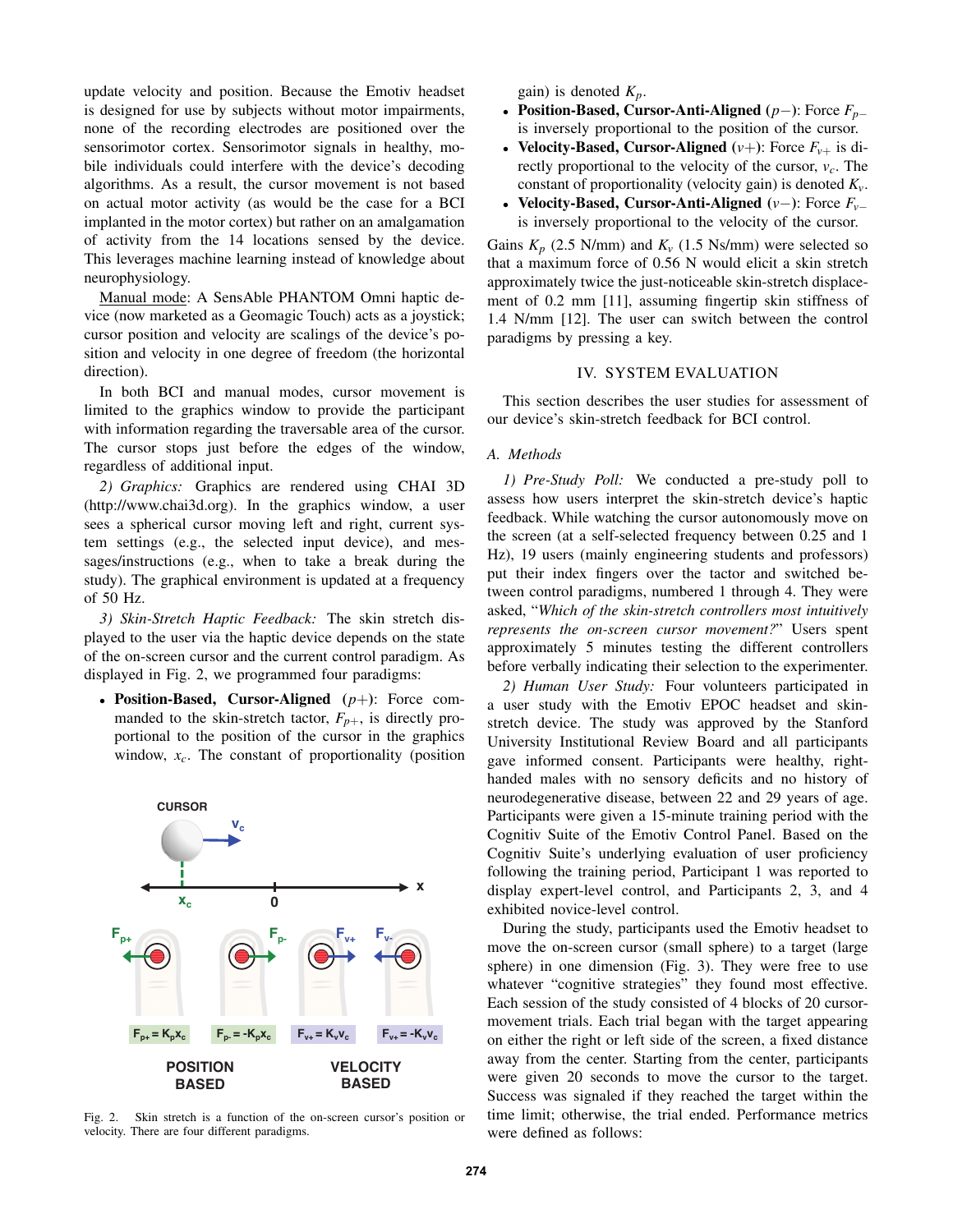

Fig. 3. (A) A participant performing the one-dimensional cursor-movement task using the Emotiv EPOC neuroheadset. (B) Close-up of the participant's finger secured in the finger mount.

- Number of Successful Trials: The number of trials during which the subject commanded the cursor to the target within the allotted time.
- Time-To-Acquisition: The amount of time elapsed during a trial, where the end was marked by the small cursor being fully enveloped in the target.
- Cognitive Percentage: The percentage of time during a trial when the BCI classified a participant's thoughts as being directed towards the target. This captures the accuracy of BCI-based movement-intent classification. For example, if a participant thought "right" for 750 of 1000 samples during a trial with the target on the right, his *Cognitive Percentage* would be 75%.

During blocks 1 and 3, participants experienced no haptic feedback. During blocks 2 and 4, participants experienced position-based, cursor-aligned (*p*+) skin-stretch feedback at the index fingertip. Visual feedback of the cursor and target was provided in all blocks. The participants alternated between haptic conditions to compensate for any order effects. Regardless of haptic feedback, participants' right index finger remained secured in the skin-stretch device. Each block lasted 6-8 minutes and was followed by a 3 minute break. Due to the stark difference in baseline BCI control capabilities between Participant 1 and Participants 2- 4, Participants 2-4 were tested for twice the number sessions as Participant 1 (4 versus 2 sessions total); all sessions were conducted over the course of two weeks. The first session was preceded by a 15-minute training session with the Emotiv Control Panel (to build the EPOC's neural-activity mapping) and a 10-minute maximum period of experiencing the four skin-stretch control paradigms. No training was provided at the beginning of the subsequent sessions. Each participant devoted 4-5 hours to the study. This significant time committment limited the size of the participant pool.

# *B. Results*

*1) Pre-Study Poll:* Fig. 4 shows the results from the poll on skin-stretch "intuitiveness". More than 80% of users found the cursor-aligned control paradigms to be more intuitive than their anti-aligned counterparts. Of these users, over 65% preferred position-based over velocity-based control. Thus, the  $p+$  condition was used in the main study.



Fig. 4. Votes for intuitiveness of the four skin-stretch control paradigms, collected during the pre-study poll.

*2) Human User Study:* For the *Number of Successful Trials* metric, all participants displayed no significant difference between haptic conditions (with versus without skin-stretch feedback) in a two-sided Wilcoxon rank-sum test; data not shown. For the *Time-To-Acquisition* metric, the low *Number of Successful Trials* performed by Participants 2, 3, and 4 meant that *Time-To-Acquisition* was undefined for many of their trials; this made it an unacceptable statistical measure of performance for all participants. For the *Cognitive Percentage* metric, all participants displayed a significant difference between haptic conditions. The details are presented in Figs. 5 and 6. The "haptics" label indicates the fingertip skinstretch feedback.

Fig. 5, which combines blocks of the same haptic condition, presents our primary finding: *Cognitive Percentage* was statistically significantly (\*) higher for all but Participant 3 when operating the BCI with skin-stretch haptic feedback than without the skin-stretch feedback (two-sided Wilcoxon rank-sum test,  $p < 0.05$ ). Participant 3 exhibited the opposite trend, a statistically significant (\*\*) decrease in *Cognitive Percentage* in the presence of skin-stretch feedback (twosided Wilcoxon rank-sum test,  $p < 0.05$ ). Significance was evaluated using the nonparametric Wilcoxon rank-sum test because histograms of cognitive-percentage data did not meet normality conditions. Looking at the blocks separately, Fig. 6 depicts the expected performance fluctuation for an A-B-A-B designed study. For Participants 1, 2, and 4, *Cognitive Percentage* increased when transitioning from trials without skin stretch to those with skin stretch and decreased upon the transition back. Participant 3 exhibited exactly the opposite trend.

# V. DISCUSSION

#### *A. User Interpretation of Haptic Feedback*

Given the ubiquity of computer trackpads, which map finger position to cursor position and exert frictional forces on the finger opposite the direction of cursor movement, we originally hypothesized that the position-based, cursor-antialigned (*p*−) control paradigm would be most intuitive for participants. Although our poll did support a position-based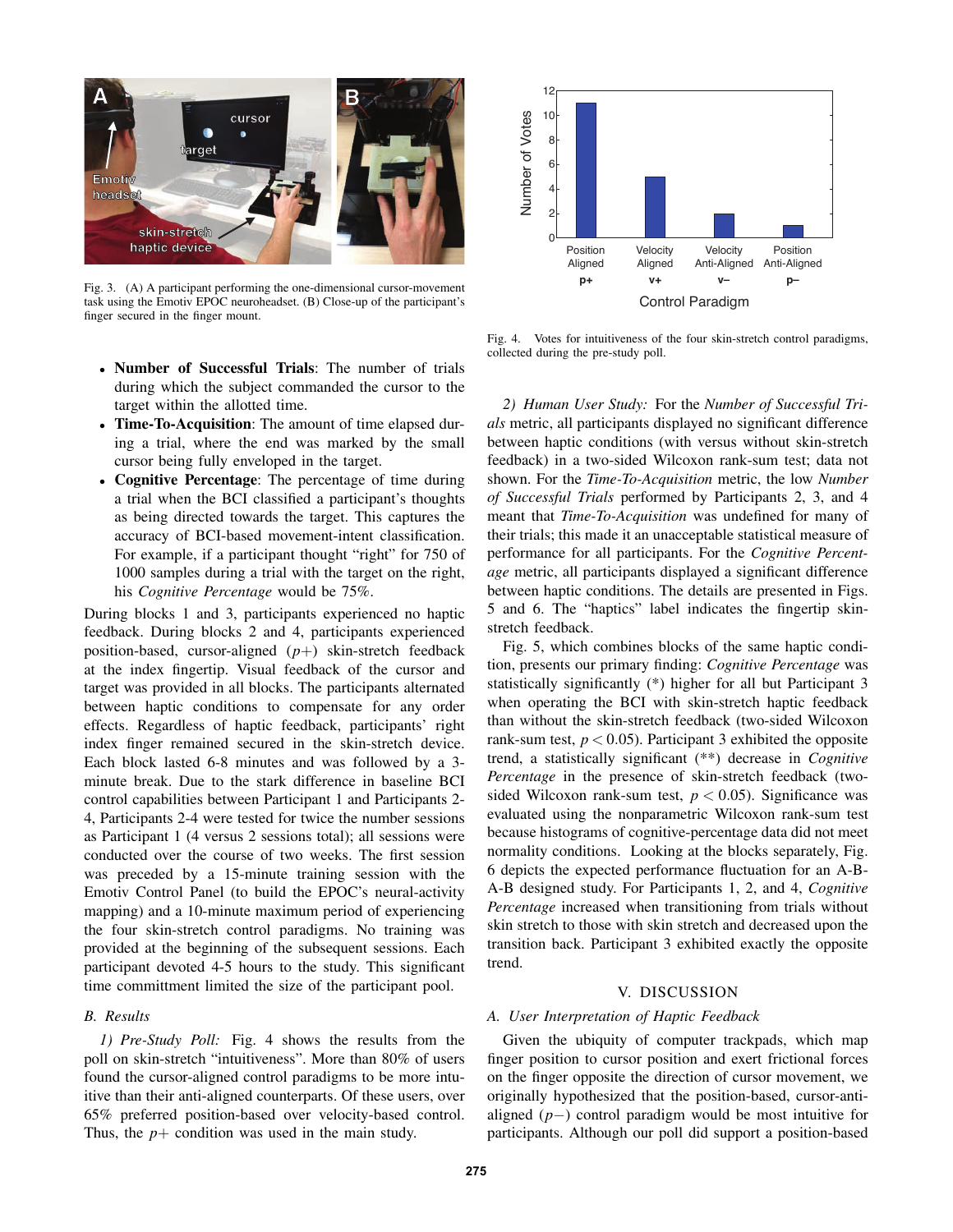

Fig. 5. *Cognitive Percentage* (percentage of time during a trial when the BCI classified a participant's thoughts as being directed towards the target) aggregated across sessions and combined for blocks of the same haptic condition. Bars are means, error bars are standard deviations. Asterisks indicate a significance difference at the  $p = 0.05$  level based on a two-sided Wilcoxon rank-sum test.



Fig. 6. *Cognitive Percentage* aggregated across sessions. Bars are means, error bars are standard deviations.

paradigm, it was the cursor-aligned  $(p+$  and  $v+)$  feedback methods that were voted as most intuitive. This implies that most users interpret the feedback as a substitute for proprioception, not a re-creation of the trackpad experience. That said, the sample size for our poll was small and biased towards a population familiar with haptic devices. A larger and more diverse population would be necessary to fairly evaluate the four control paradigms.

Although the  $p$ + control paradigm was voted as most intuitive by users, many of those who voted for  $p$ + commented that  $v+$  was also highly intuitive. Given humans' ability to path integrate from tactile cues at the fingertip,

this is not surprising. It is also important to note that those who preferred  $v+$  (or at least commented on its intuitiveness) had experienced the device under manual control. This suggests that a velocity-based mapping has some connection to kinesthesia and proprioception.

## *B. Effect of Haptic Feedback on BCI Control*

Contrary to expectations, the skin-stretch feedback did not translate to a greater *Number of Successful Trials* in the cursor-control task. This is likely due to the nature of the task. The nearly perfect performance of Participant 1 indicated that the task was too "easy" for him; as noted above, he exhibited an expert level of baseline control over the Emotiv EPOC. His improvements were not reflected by such a gross metric as the *Number of Successful Trials*. Comparatively, the baseline control of Participants 2-4 was low and inconsistent. Their high variance meant that the success metric could not capture their improvements. Tailoring the task to each individual — for example, increasing the time allotted for target acquisition — could increase the *Number of Successful Trials* for Participants 2-4.

The data presented in Figs. 5 and 6 examine the shortterm effects of skin-stretch feedback on BCI control. For all participants, skin stretch — specifically, that provided via the  $p+$  controller — had a significant cognitive effect as they attempted to control the cursor. In line with expectations, it increased *Cognitive Percentage* for Participants 1, 2, and 4. Because *Cognitive Percentage* is a direct measure of the BCI's classification of movement intent, the skin-stretch feedback may have helped these participants to visualize left and right motor imagery, leading to more reliable decoding of their neural activity. For example, Participant 1 imagined "*physically dragging the cursor*" when controlling the BCI. Perhaps importantly, the Emotiv EPOC does not position any electrodes over the sensorimotor cortex. Therefore, motor imagery may not be synonymous with sensorimotor activity. To understand the effect of the skin-stretch feedback on actual sensorimotor activity, it would be necessary to either tilt the Emotiv EPOC back on the head (positioning as many as 8 sensors over the sensorimotor region) or use a more configurable and precise BCI, as we are doing in ongoing work with a g.tec EEG headset.

Surprisingly, the reportedly intuitive  $p+$  feedback decreased *Cognitive Percentage* for Participant 3. This could be due to this individual's extensive experience with skinstretch-based sensory substitution. He might have performed better with the *p*− paradigm. Additional experimentation would be necessary to test this hypothesis.

The design of this study does not address long-term adaptation to the skin-stretch feedback. However, due to the nature of Emotiv's classification algorithms, performance in the cursor task should improve over time regardless of haptic feedback. So, it is reasonable to assume the presence of some learning period. While our data demonstrates that haptic feedback has an immediate effect on BCI control, a user would likely benefit from more experience with the fingertip skin stretch. Moreover, this could lead to "internalization"